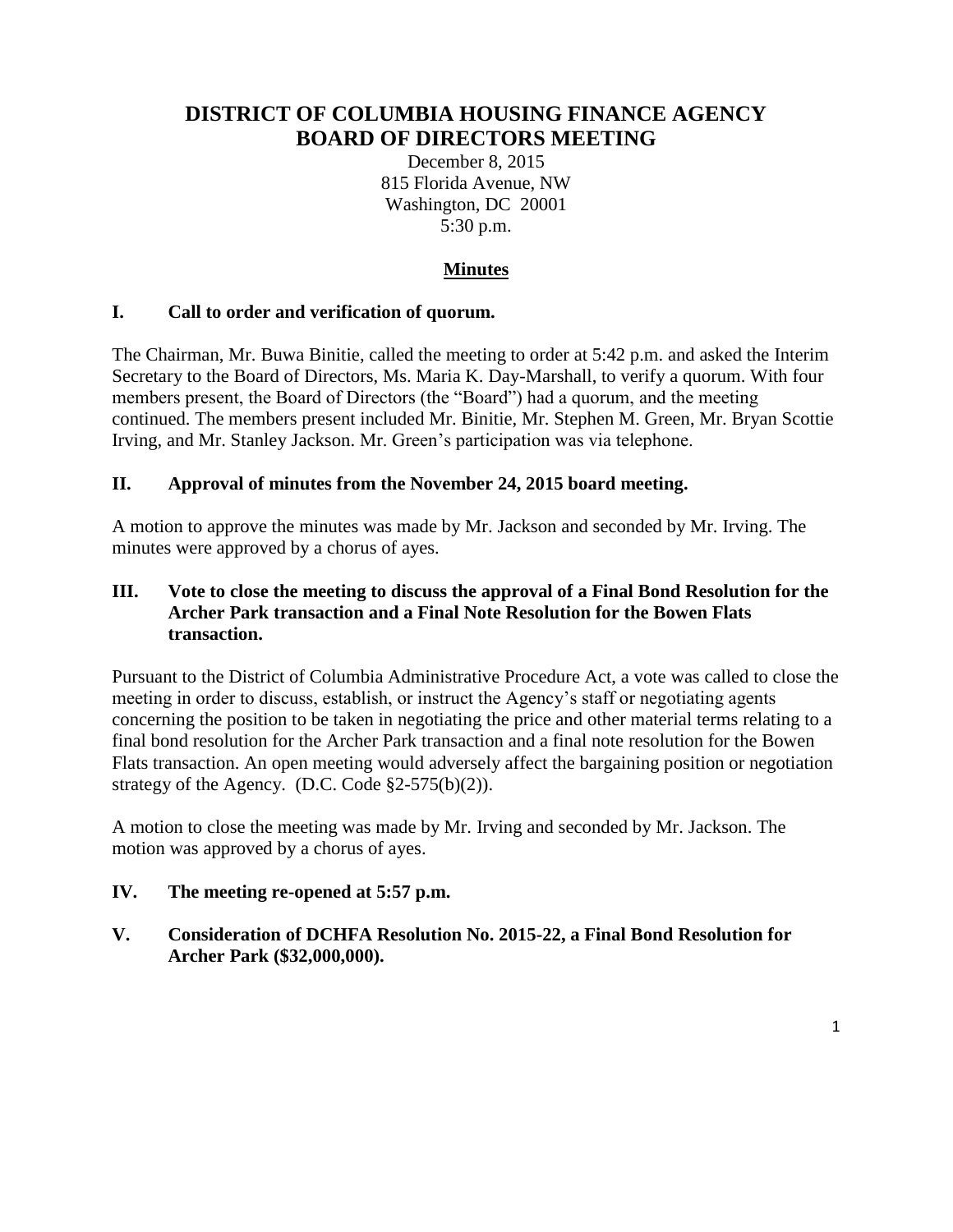Ms. Day-Marshall introduced the Resolution and then introduced Anthony Waddell, Director of Public Finance, who then introduced Mr. Edward Pauls, Senior Development Officer, who presented the transaction to the Board.

Archer Park consists of the construction of one building located in the Congress Heights neighborhood of Southeast D.C. The principal developer of the project is Archer Park LP, which is controlled by William C. Smith & Company. Additional members of the development team include SK+I Architectural Design Group as the architect of record. The general contractor will be WCS Construction, LLC and William C. Smith & Company will be the management company. The 190 units in the building will be composed as follows: 24 junior one-bedroom units; 95 one-bedroom units; and 71 two-bedroom units. All of the units will be affordable to persons earning 60 percent (60%) or less of area median income (AMI).

The following people were present at the meeting in support of the project: Alison Ritz, Clare McCabe and Pam Askew of William C. Smith & Company; and Abed Benzina with the SK+I Architectural Design Group.

Ms. Askew described the history of working with the ANC Commissioner for the single member district, Ms. Mary Cuthbert, to design the project. Ms. Askew provided details about the design of this large building and the second phase of the project, which will include the new construction of seventy-four (74) townhomes, four (4) of which will be affordable at the fifty percent (50%) of AMI level and four (4) of which will be affordable at eighty percent (80%) of AMI. The development is located two blocks away from the Congress Park Metro station.

Mr. Binitie asked the developer to talk about the solar tax credits that the developer intends to obtain on this project. Ms. Askew explained how the solar panels at the adjacent property were able to pay for themselves in just over two-and-a-half years both through the generation of revenue in the form of tax credits as well as a reduction of electrical costs by one third over the projected electrical costs if the solar panels had not been used.

Approval of the Resolution was moved by Mr. Jackson and seconded by Mr. Irving. Ms. Day-Marshall called the roll, and with four votes in the affirmative, the Resolution was approved.

### **VI. Consideration of DCHFA Final Note Resolution No. 2015-23 for Bowen Flats (\$9,600,000).**

Ms. Day-Marshall introduced the Resolution for consideration and then introduced Mr. Waddell. Mr. Waddell then introduced Ms. Patience Dean, the Development Analyst, who provided an overview of the project. The project consists of the new construction of one (1) three-story building located in the Anacostia neighborhood of Washington, D.C. The principal developer of the project is 2620 Bowen Road, LLC, which is controlled by Neighborhood Development Corporation. Additional members of the development team include Environmental Design